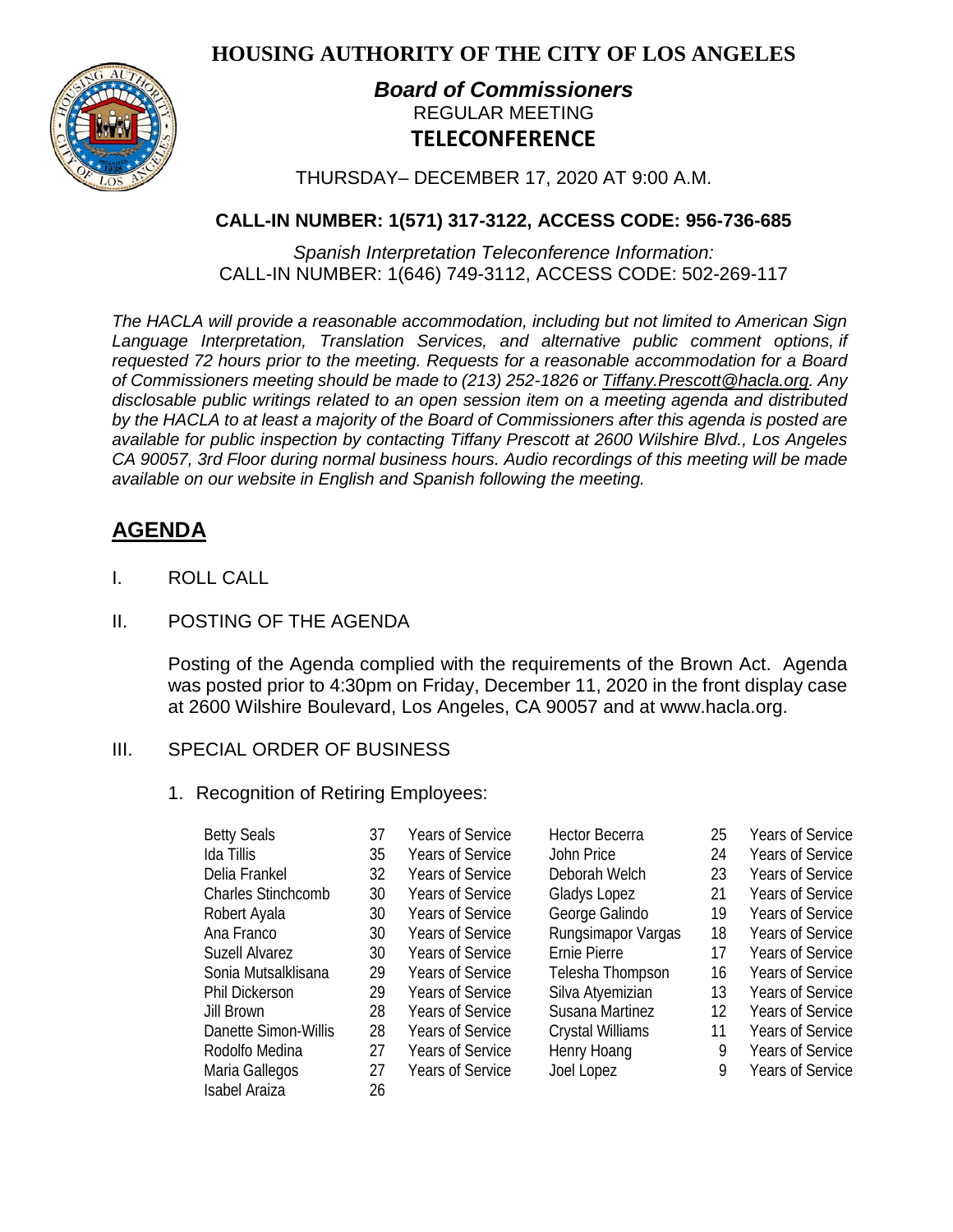#### IV. PUBLIC COMMENT INSTRUCTIONS

#### **\****Please note special Teleconference Public Comment Instructions*

MEMBERS OF THE PUBLIC WHO WISH TO SPEAK ON ANY ITEM ARE REQUESTED TO SUBMIT A **WRITTEN COMMENT** TO THE BOARD SECRETARY FOR EACH ITEM THEY WISH TO ADDRESS. **THE DEADLINE FOR WRITTEN COMMENTS IS WEDNESDAY, DECEMBER 16, 2020 AT 12:00PM. ALL WRITTEN COMMENTS SHOULD BE SUBMITTED VIA EMAIL TO [TIFFANY.PRESCOTT@HACLA.ORG.](about:blank) PLEASE MAKE SURE EMAIL INCLUDES NAME, AGENDA ITEM NUMBER, AND ADDRESS/ORGANIZATION FOR WHOM YOU REPRESENT. WE ALSO ASK THAT ALL COMMENTS BE LIMITED TO 500 WORDS OR LESS.** THE SECRETARY WILL PROVIDE ALL WRITTEN COMMENTS TO THE BOARD FOR REVIEW PRIOR TO THE DECEMBER 17, 2020 BOC MEETING. THE SECRETARY WILL ALSO READ EACH PUBLIC COMMENT INTO THE RECORD AT THE TIME THE ITEM IS CONSIDERED.

THE PURPOSE OF PUBLIC COMMENT IS TO ALLOW THE PUBLIC TO ADDRESS THE BOARD AND THE BOARD IS INTERESTED IN HEARING FROM MEMBERS OF THE PUBLIC, STAKEHOLDERS AND INTERESTED PARTIES. HOWEVER, SPEAKERS ARE ASKED TO EXERCISE COURTESY AND CONSIDER THE RIGHTS OF OTHER SPEAKERS BY ADHERING TO THE SPECIAL TELECONFERENCE PUBLIC COMMENT INSTRUCTIONS AND IF POSSIBLE REFRAIN FROM UNNECESSARY REPETITION IN THEIR COMMENTS.

## V. PRESIDENT AND CEO ADMINISTRATIVE REPORT

- 1. Monthly Oral Report
- VI. BOARD BUSINESS ITEMS
	- A. Items for Discussion
		- 1. Proposed Resolution Authorizing the President and CEO, or Designee, to Approve a New Memorandum of Agreement (MOA) with the Los Angeles Police Department Extending Operation of the Community Safety Partnership Program for Five Years from January 1, 2021 to December 31, 2025 with a Total Contract Amount Not to Exceed \$8,750,000
		- Contact: Eric R. Brown, Director of Intergovernmental Relations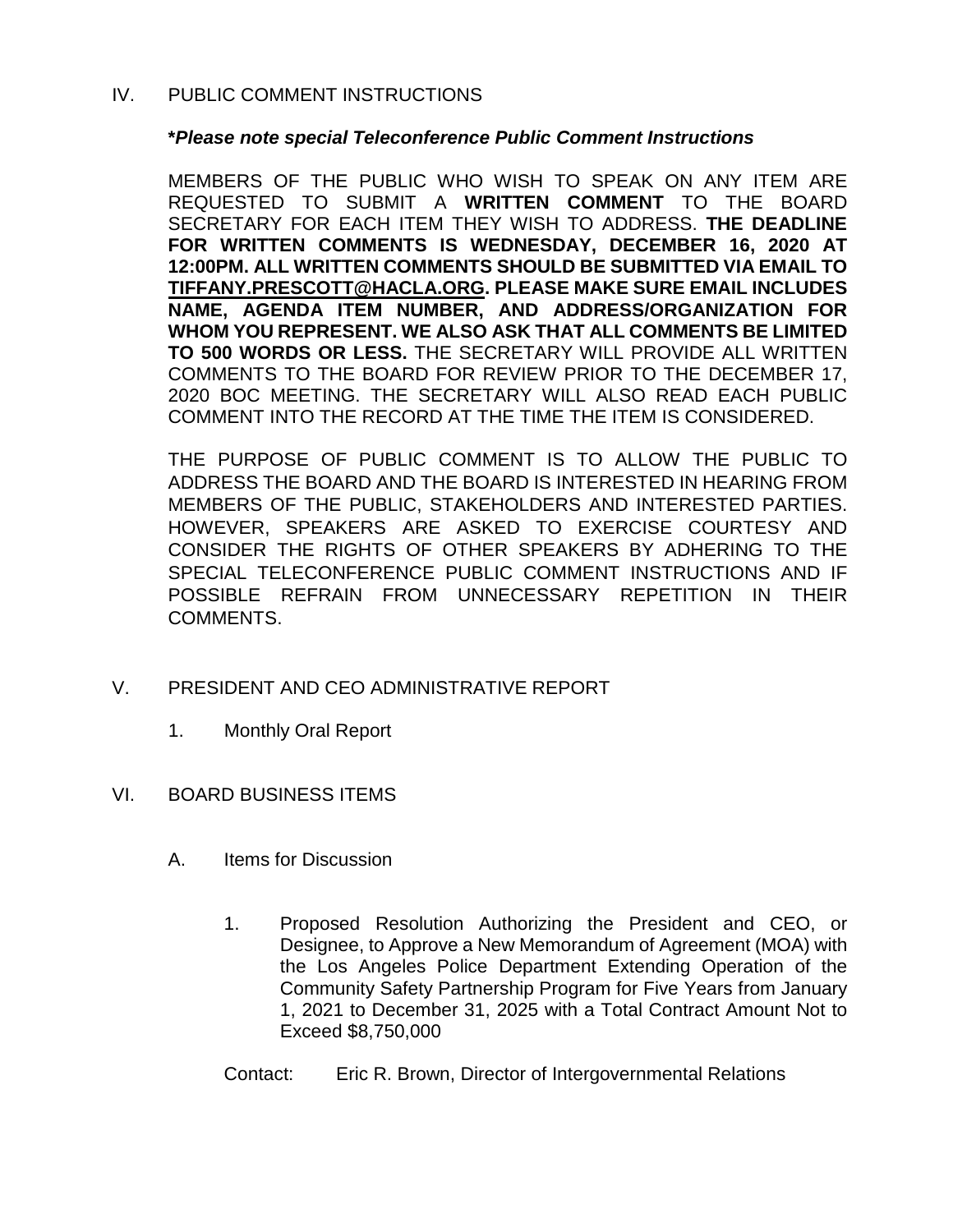2. Proposed Resolution Approving the Issuance, Sale and Delivery of the Housing Authority of the City of Los Angeles Mortgage Revenue Bonds (Union Portfolio Project) 2021 Series A in an Aggregate Principal Amount Not to Exceed \$13,500,000 to Provide Financing for the Acquisition, Rehabilitation and Equipping of the Martel Apartments at 1643 N. Martel Avenue, Los Angeles CA 90046 and the Parthernia Apartments at 15230 Parthenia Street Los Angeles CA 91343 ("Projects"), Approving the Sale and Transfer of the Projects to Housing Opportunity Corporation, an Authority Instrumentality, in Connection with Such Issuance and Loaning Proceeds of the Bonds to Housing Opportunity Corporation and Approving and Authorizing the Execution and Delivery of Related Documents and Agreements and the Undertaking of Various Actions in Connection Therewith

Contact: Jenny Scanlin, Chief Strategic Development Officer

B. Consent Items

Routine business items are assigned to the consent agenda. These items will be approved by the Board in one motion. A Commissioner may request any consent agenda item be removed, discussed or acted upon separately. Items removed from the consent agenda for separate action will be considered in the "Excluded Consent Items" section below.

1. Proposed Resolution Approving and Adopting the Fiscal Year 2021 Consolidated Operating and Capital Project Budgets, Authorizing the President and CEO, or Designee, to Execute Any Required Budget Documents, Including the Conventional Public Housing, Section 8 Program, and L.A. LOMOD Annual Contributions Contracts as Amended, and Invest Housing Authority Funds Not Required for Immediate Necessities

Contact: Marlene Garza, Chief Administrative Officer

2. Proposed Resolution Authorizing the Chairperson & the President and CEO to Approve the 2021 Agency Plan for Submission to the U.S. Department of Housing and Urban Development and Approving Revisions to the Section 8 Administrative Plan and Public Housing Admissions and Continued Occupancy Policy (MPP 201:1) Pursuant to 24 CFR Part 903

Contact: John King, Director of Community Engagement

3. Proposed Resolution Authorizing the President & CEO, or Designee, to Execute Amendment No. 2 to the Legal Services Contract with Goldfarb & Lipman, LLP (HA-2019-133NF) to Increase the Maximum Payment Obligation by \$250,000 for a Total Contract Amount Not-to-Exceed \$1,000,000